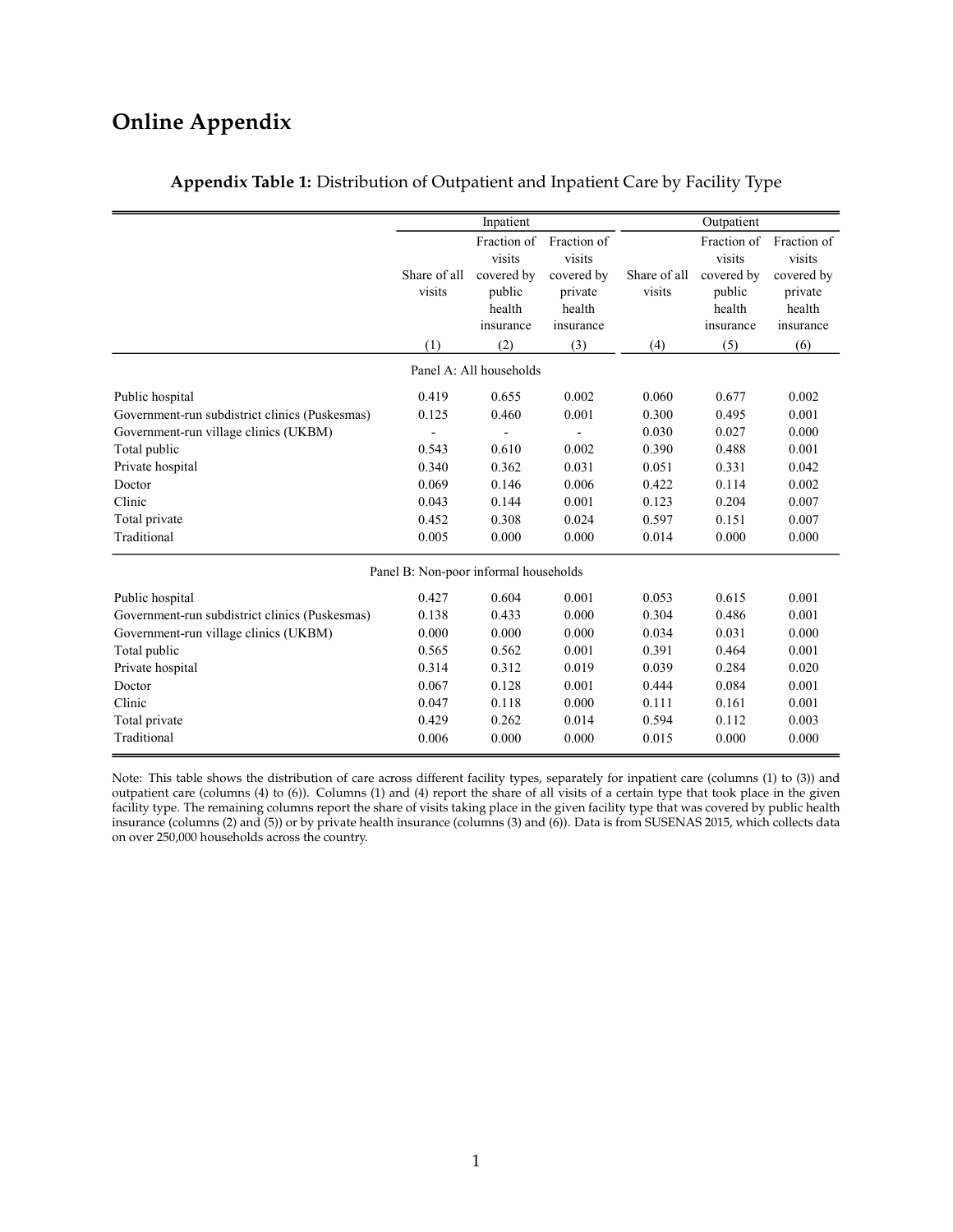|                            | Has NIK                                                    | elf-reported<br>health                                                                                                                                                                                                                                                                              | utpatient                                                                                                                                                                                                                                                                                                              | Inpatient                                                                                                                                                                                 | Any chronic                                                                                                                                                                                                                                                                                                            | nember 60+<br>Family                                                                                                                                                                                                                                                                                                  | HH finished<br>ighschool                                                                                    | imployee                                                                                                                                                                                                                                                                                                                | HH size                                                                                                                                                                         |
|----------------------------|------------------------------------------------------------|-----------------------------------------------------------------------------------------------------------------------------------------------------------------------------------------------------------------------------------------------------------------------------------------------------|------------------------------------------------------------------------------------------------------------------------------------------------------------------------------------------------------------------------------------------------------------------------------------------------------------------------|-------------------------------------------------------------------------------------------------------------------------------------------------------------------------------------------|------------------------------------------------------------------------------------------------------------------------------------------------------------------------------------------------------------------------------------------------------------------------------------------------------------------------|-----------------------------------------------------------------------------------------------------------------------------------------------------------------------------------------------------------------------------------------------------------------------------------------------------------------------|-------------------------------------------------------------------------------------------------------------|-------------------------------------------------------------------------------------------------------------------------------------------------------------------------------------------------------------------------------------------------------------------------------------------------------------------------|---------------------------------------------------------------------------------------------------------------------------------------------------------------------------------|
|                            |                                                            | $\widehat{c}$                                                                                                                                                                                                                                                                                       | $\odot$                                                                                                                                                                                                                                                                                                                | $\widehat{f}$                                                                                                                                                                             | $\odot$                                                                                                                                                                                                                                                                                                                | $\circledcirc$                                                                                                                                                                                                                                                                                                        | $\odot$                                                                                                     | $\circledS$                                                                                                                                                                                                                                                                                                             | $\widehat{e}$                                                                                                                                                                   |
| Full subsidy               | $-0.001$                                                   |                                                                                                                                                                                                                                                                                                     | 0.009                                                                                                                                                                                                                                                                                                                  | 0.010                                                                                                                                                                                     | 0.021                                                                                                                                                                                                                                                                                                                  | $-0.022$                                                                                                                                                                                                                                                                                                              |                                                                                                             | $-0.001$                                                                                                                                                                                                                                                                                                                | $0.156**$                                                                                                                                                                       |
|                            |                                                            | $\begin{array}{c} 0.028 \\ 0.024) \\ 0.015 \\ 0.015 \\ 0.011 \\ 0.015 \\ 0.011 \\ 0.015 \\ 0.030 \\ 0.037 \\ 0.015 \\ 0.003 \\ 0.004 \\ 0.016 \\ 0.000 \\ 0.000 \\ 0.000 \\ 0.000 \\ 0.000 \\ 0.000 \\ 0.000 \\ 0.000 \\ 0.000 \\ 0.000 \\ 0.000 \\ 0.000 \\ 0.000 \\ 0.000 \\ 0.000 \\ 0.000 \\ 0$ |                                                                                                                                                                                                                                                                                                                        | $\begin{array}{l} (0.012) \\ 0.008 \\ 0.011 \\ 0.011 \\ 0.008 \\ 0.008 \\ 0.005 \\ 0.002 \\ 0.008 \\ 0.008 \\ 0.008 \\ 0.008 \\ 0.008 \\ 0.008 \\ 0.008 \\ 0.008 \\ 0.008 \\ \end{array}$ | $\begin{array}{c} (0.022) \\ (0.016) \\ (0.019) \\ (0.002) \\ (0.014) \\ (0.014) \\ (0.033) \\ (0.015) \\ (0.016) \\ (0.015) \\ (0.015) \\ (0.016) \\ (0.019) \\ (0.019) \\ (0.019) \\ (0.019) \\ (0.019) \\ (0.019) \\ (0.019) \\ (0.019) \\ (0.019) \\ (0.019) \\ (0.019) \\ (0.019) \\ (0.019) \\ (0.019) \\ (0.01$ | $\begin{array}{c} (0.020) \\ 0.000 \\ (0.017) \\ (0.012) \\ (0.012) \\ (0.031) \\ (0.032) \\ (0.033) \\ (0.013) \\ (0.013) \\ (0.013) \\ (0.013) \\ (0.013) \\ (0.013) \\ (0.013) \\ (0.013) \\ (0.013) \\ (0.013) \\ (0.013) \\ (0.013) \\ (0.013) \\ (0.013) \\ (0.013) \\ (0.013) \\ (0.013) \\ (0.013) \\ (0.013$ | $-0.008$<br>$(0.023)$<br>$0.031$<br>$(0.019)$<br>$-0.004$<br>$-0.035$<br>$-0.035$<br>$(0.035)$<br>$(0.035)$ |                                                                                                                                                                                                                                                                                                                         |                                                                                                                                                                                 |
| Half subsidy               |                                                            |                                                                                                                                                                                                                                                                                                     |                                                                                                                                                                                                                                                                                                                        |                                                                                                                                                                                           |                                                                                                                                                                                                                                                                                                                        |                                                                                                                                                                                                                                                                                                                       |                                                                                                             |                                                                                                                                                                                                                                                                                                                         |                                                                                                                                                                                 |
|                            | $\begin{array}{c} (0.017) \\ 0.021 \\ (0.014) \end{array}$ |                                                                                                                                                                                                                                                                                                     | $\begin{array}{l} (0.022) \\ (0.012) \\ (0.019) \\ (0.0107) \\ (0.0107) \\ (0.014) \\ (0.014) \\ (0.034) \\ (0.015) \\ (0.015) \\ (0.016) \\ (0.017) \\ (0.019) \\ (0.019) \\ (0.019) \\ (0.019) \\ (0.019) \\ (0.019) \\ (0.019) \\ (0.019) \\ (0.019) \\ (0.019) \\ (0.019) \\ (0.019) \\ (0.019) \\ (0.019) \\ (0.$ |                                                                                                                                                                                           |                                                                                                                                                                                                                                                                                                                        |                                                                                                                                                                                                                                                                                                                       |                                                                                                             | $\begin{array}{l} (0.013) \\ -0.014 \\ (0.012) \\ 0.000 \\ (0.0009) \\ (0.004)^{*} \\ (0.011) \\ (0.009) \\ (0.009) \\ (0.009) \\ (0.009) \\ (0.009) \\ (0.009) \\ (0.009) \\ (0.009) \\ (0.009) \\ (0.009) \\ (0.009) \\ (0.009) \\ (0.009) \\ (0.009) \\ (0.009) \\ (0.009) \\ (0.009) \\ (0.009) \\ (0.009) \\ (0.0$ | $\begin{array}{l} (0.067) \\ 0.002 \\ (0.055) \\ (0.032) \\ (0.042) \\ (0.041) \\ (0.111) \\ (0.014) \\ (0.042) \\ (0.042) \\ (0.043) \\ (0.042) \\ (0.085^{**} \\ \end{array}$ |
| Assisted registration      | 0.001                                                      |                                                                                                                                                                                                                                                                                                     |                                                                                                                                                                                                                                                                                                                        |                                                                                                                                                                                           |                                                                                                                                                                                                                                                                                                                        |                                                                                                                                                                                                                                                                                                                       |                                                                                                             |                                                                                                                                                                                                                                                                                                                         |                                                                                                                                                                                 |
|                            | (0.011)                                                    |                                                                                                                                                                                                                                                                                                     |                                                                                                                                                                                                                                                                                                                        |                                                                                                                                                                                           |                                                                                                                                                                                                                                                                                                                        |                                                                                                                                                                                                                                                                                                                       |                                                                                                             |                                                                                                                                                                                                                                                                                                                         |                                                                                                                                                                                 |
| Information on cost of     |                                                            |                                                                                                                                                                                                                                                                                                     |                                                                                                                                                                                                                                                                                                                        |                                                                                                                                                                                           |                                                                                                                                                                                                                                                                                                                        |                                                                                                                                                                                                                                                                                                                       |                                                                                                             |                                                                                                                                                                                                                                                                                                                         |                                                                                                                                                                                 |
| treatment for heart attack | $-0.001$<br>$(0.026)$<br>$-0.003$                          |                                                                                                                                                                                                                                                                                                     |                                                                                                                                                                                                                                                                                                                        |                                                                                                                                                                                           |                                                                                                                                                                                                                                                                                                                        |                                                                                                                                                                                                                                                                                                                       |                                                                                                             |                                                                                                                                                                                                                                                                                                                         |                                                                                                                                                                                 |
| Information on possible    |                                                            |                                                                                                                                                                                                                                                                                                     |                                                                                                                                                                                                                                                                                                                        |                                                                                                                                                                                           |                                                                                                                                                                                                                                                                                                                        |                                                                                                                                                                                                                                                                                                                       |                                                                                                             |                                                                                                                                                                                                                                                                                                                         |                                                                                                                                                                                 |
| mandate penalties          | (0.011)                                                    |                                                                                                                                                                                                                                                                                                     |                                                                                                                                                                                                                                                                                                                        |                                                                                                                                                                                           |                                                                                                                                                                                                                                                                                                                        |                                                                                                                                                                                                                                                                                                                       |                                                                                                             |                                                                                                                                                                                                                                                                                                                         |                                                                                                                                                                                 |
| Information on two weeks   | 0.004                                                      |                                                                                                                                                                                                                                                                                                     |                                                                                                                                                                                                                                                                                                                        |                                                                                                                                                                                           |                                                                                                                                                                                                                                                                                                                        |                                                                                                                                                                                                                                                                                                                       | $(0.015)$<br>$-0.014$                                                                                       |                                                                                                                                                                                                                                                                                                                         |                                                                                                                                                                                 |
| waiting period             | (0.0)                                                      | (0.016)                                                                                                                                                                                                                                                                                             | (0.015)                                                                                                                                                                                                                                                                                                                | 0.008                                                                                                                                                                                     | (0.015)                                                                                                                                                                                                                                                                                                                | (0.013)                                                                                                                                                                                                                                                                                                               | (0.015)                                                                                                     | (0.009)                                                                                                                                                                                                                                                                                                                 | (0.042)                                                                                                                                                                         |
| Observations               | 5996                                                       | 5964                                                                                                                                                                                                                                                                                                | 5964                                                                                                                                                                                                                                                                                                                   | 5964                                                                                                                                                                                      | 5964                                                                                                                                                                                                                                                                                                                   | 5996                                                                                                                                                                                                                                                                                                                  | 5964                                                                                                        | 5996                                                                                                                                                                                                                                                                                                                    | 5964                                                                                                                                                                            |

| outelex                                                                                 |
|-----------------------------------------------------------------------------------------|
|                                                                                         |
|                                                                                         |
| ֧֧֧֧֧֧֧֧֧֧֧֧֧֧֧֧֧֧֧֧֧֧֧֧֧֛֪֪֪֧֛֪֪֧֧֧֧֧֧֧֧֧֧֧֛֚֚֚֚֚֚֚֚֚֝֓֝֓֝֓֝֓֝֬֓֝֬֝֬֟֓֝֬֟֓֝֬֜֟֓֝֬֜֜֜֜֜ |
| monterinum put on                                                                       |
|                                                                                         |
|                                                                                         |
|                                                                                         |
| ŗ                                                                                       |
|                                                                                         |
|                                                                                         |
| -- שוטובי<br>ے ادا ہ                                                                    |
|                                                                                         |
| j                                                                                       |
| ことしょう しょう                                                                               |
|                                                                                         |
|                                                                                         |
|                                                                                         |
|                                                                                         |
|                                                                                         |

ې

Note: This table shows covariate balance across subsidies, registration and information teatment assignment We regress each of the outcomes on indicator variables for assignment hould weighted to reads, the interded ratio Note: This table shows covariate balance across subsidies, registration and information treatment assignment. We regress each of the outcomes on indicator variables for assignment to all treatment arms, an indicator variable for the randomization procedure used and an indicator variable for the study location (equation (1)). All regressions are estimated by OLS and weighted to reflect the intended cross-randomization. Robust standard errors are reported in parentheses. The outcome in column (1) is an indicator variable for whether at least one member of the household reported their NIK (individuals' unique national identification number). In column (2), the outcome is the average self-reported health of all household members, where the self-reported health score is a Likert score ranging from 1-4, with 4 as the highest option (better self-reported health). The outcomes in columns (3) and (4) are indicators for whether the household received outpatient treatment in the last four weeks or inpatient treatment in the last twelve months. In column (5) the outcome is an indicator for whether anyone in the household suffered from any chronic condition. The outcome in column (6) is an indicator variable for whether the household had at least one member over 60. The outcome in column (7) is an indicator variable for whether the household head had finished high school, and in column (8) for whether the household head was employed. Finally, the outcome in column (9) is the household size. All outcomes were measured in the baseline survey. The smaller sample size for some outcomes is explained by households participating in the listing survey and agreeing to the treatments, but refusing to complete the baseline survey. \*\*\* p<0.01, \*\* p<0.05, \* p<0.1.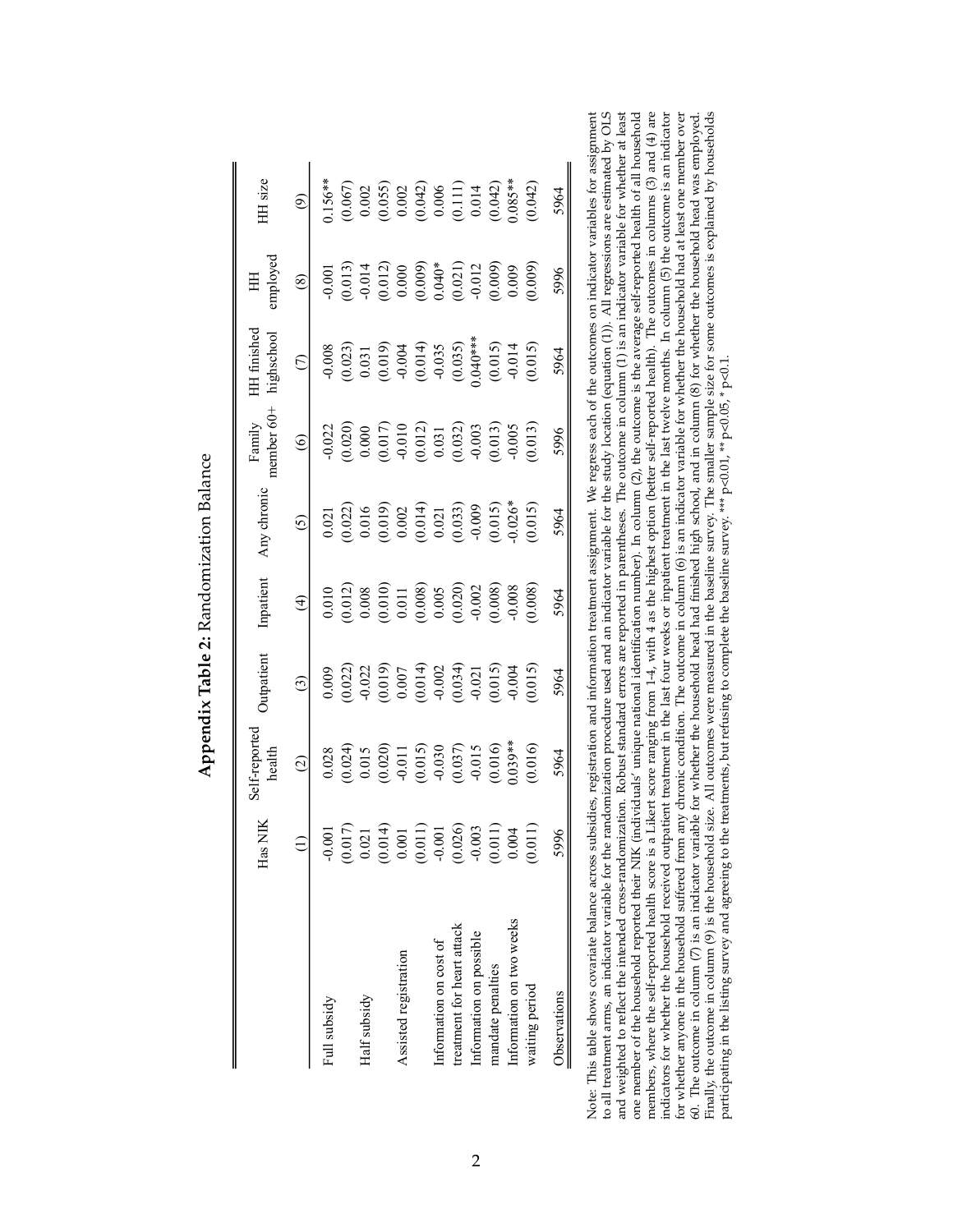|                                         |                           |                                                | Decomposition                                                       |
|-----------------------------------------|---------------------------|------------------------------------------------|---------------------------------------------------------------------|
|                                         | Enrolled<br>within 1 year | Enrolled<br>within 8<br>weeks of<br>offer date | Enrolled<br>after 8<br>weeks, but<br>within 1 year<br>of offer date |
|                                         | (1)                       | (2)                                            | (3)                                                                 |
| Panel A: Medan                          |                           |                                                |                                                                     |
| Two week deadline                       | 0.048                     | 0.047                                          | 0.001                                                               |
|                                         | (0.045)                   | (0.044)                                        | (0.020)                                                             |
| Choice between one or two week deadline | 0.031                     | 0.001                                          | 0.030                                                               |
|                                         | (0.048)                   | (0.043)                                        | (0.028)                                                             |
| No subsidy mean                         | 0.075                     | 0.017                                          | 0.058                                                               |
| Panel B: Bandung                        |                           |                                                |                                                                     |
| Bonus subsidy                           | $0.037***$                | $0.040***$                                     | $-0.003$                                                            |
|                                         | (0.013)                   | (0.010)                                        | (0.009)                                                             |
| No subsidy mean                         | 0.088                     | 0.033                                          | 0.055                                                               |

## **Appendix Table 3:** Effect of Additional Treatments on Year 1 Enrollment, by City

Note: This table shows the effect of the deadline and the bonus subsidy treatment on enrollment in year 1, by city. The sample size is 1446 households in Medan and 4550 households in Bandung. We regress each of the enrollment measures on indicator variables for assignment to all treatment arms and an indicator variable for the randomization procedure used (equation (1)). The omitted category is one week deadline for the deadline treatment and no subsidy for the bonus subsidy treatment. All regressions are estimated by OLS and weighted to reflect the intended cross-randomization. Robust standard errors are reported in parentheses. \*\*\* p<0.01, \*\* p<0.05, \* p<0.1.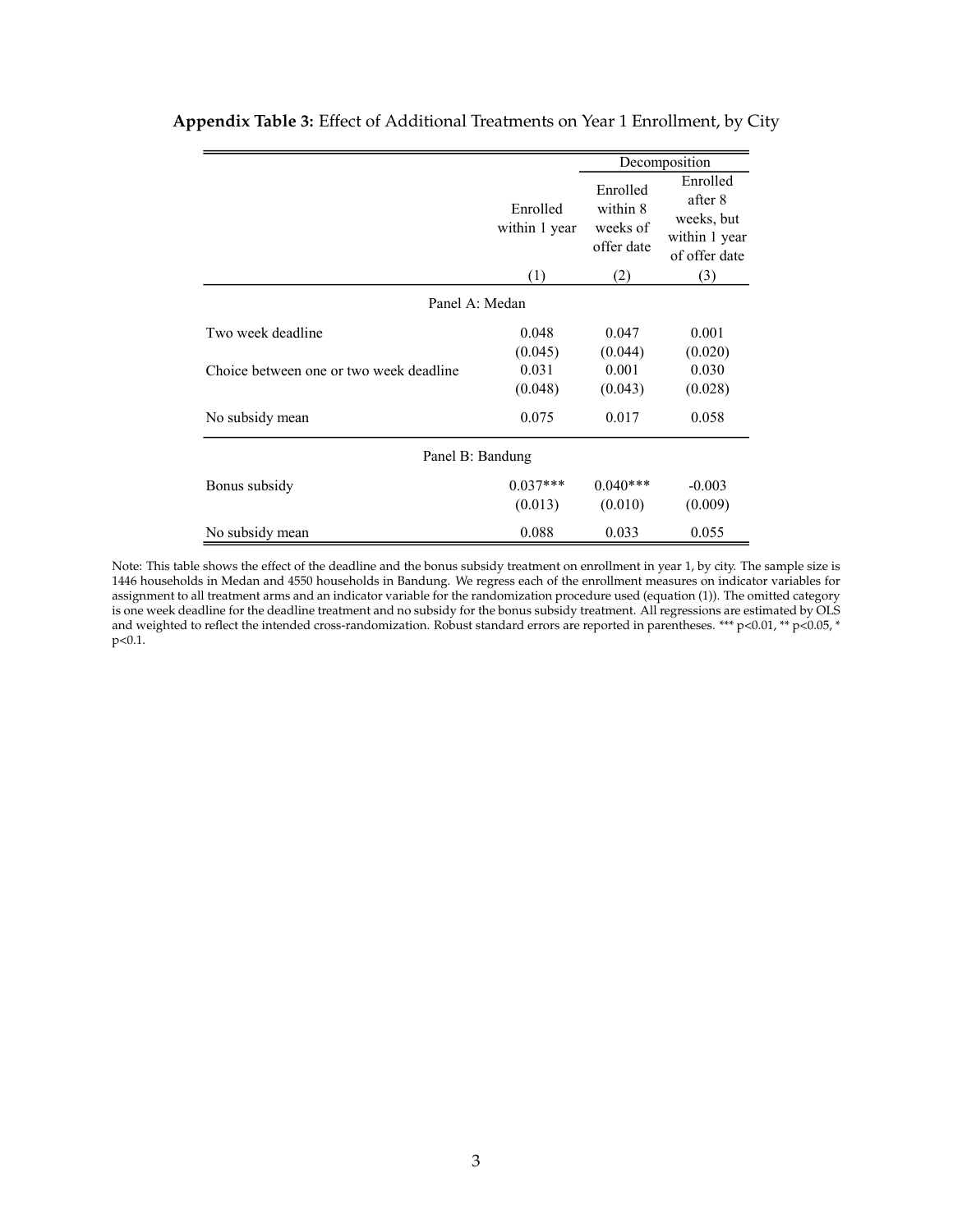|                                    |                                              | Enrolled within 1 year of offer date and |                                |                           |                                |                           |                                |                           |
|------------------------------------|----------------------------------------------|------------------------------------------|--------------------------------|---------------------------|--------------------------------|---------------------------|--------------------------------|---------------------------|
|                                    |                                              | Dropouts                                 | Stayers                        |                           |                                |                           |                                |                           |
|                                    | coverage for<br>at least one<br>month<br>Had | Did not have<br>coverage in<br>month 15  | coverage in<br>month 15<br>Had | $(2)$ vs $(3)$<br>P-Value | coverage in<br>month 15<br>Had | $(1)$ vs $(5)$<br>P-Value | coverage in<br>month 20<br>Had | $(1)$ vs $(7)$<br>P-Value |
|                                    | $\widehat{\Xi}$                              | $\odot$                                  | $\widehat{c}$                  | $\widehat{f}$             | $\overline{c}$                 | $\odot$                   | $\widehat{C}$                  | $\circledast$             |
| Full subsidy                       | 0.277                                        | 0.184                                    | 0.093                          | 0.000                     | 0.099                          | 0.000                     | 0.106                          | 0.000                     |
| Half subsidy                       | 0.171                                        | 0.107                                    | 0.064                          | 0.005                     | 0.074                          | 0.000                     | 0.074                          | 0.000                     |
| No subsidy                         | 0.063                                        | 0.024                                    | 0.038                          | 0.007                     | 0.053                          | 0.020                     | 0.067                          | 0.444                     |
| Assisted registration              | 0.140                                        | 0.082                                    | 0.058                          | 0.004                     | 0.069                          | 0.000                     | 0.075                          | 0.000                     |
| Status quo registration            | 0.117                                        | 0.059                                    | 0.058                          | 0.862                     | 0.069                          | 0.000                     | 0.083                          | 0.000                     |
|                                    |                                              |                                          | P-value of test of hypothesis  |                           |                                |                           |                                |                           |
| Full subsidy = no subsidy          | 0.000                                        | 0.000                                    | 0.000                          |                           | 0.000                          |                           | 0.001                          |                           |
| Half subsidy = no subsidy          | 0.000                                        | 0.000                                    | 0.003                          |                           | 0.032                          |                           | 0.307                          |                           |
| Assisted registration = status quo | 0.028                                        | 0.006                                    | 0.964                          |                           | 0.934                          |                           | 0.300                          |                           |

**Appendix Table 4:** Insurance Coverage, by Temporary Subsidies and Assisted Registration  $\frac{1}{2}$ <u>े</u> l,  $\ddot{\phantom{0}}$  $\frac{1}{1}$ .<br>: آب  $\frac{1}{2}$ Ę ł.  $\mathcal{C}$  $\blacksquare$  $\ddot{\phantom{0}}$  $\frac{1}{2}$ Ę  $\frac{1}{2}$  $\ddot{\phantom{0}}$ 

an indicator variable for the randomization procedure used and an indicator variable for study location (equation (1)). Standard erros are robust. The p-values reported are from a test of the difference between the no sub all its : arms, Note: This table shows mean coverage by temporary subsidy and assisted registration. A household is considered as having insurance coverage if the premium was paid for all its members. The sample size is 5996 households. household level. All regressions are estimated by OLS and weighted to reflect the intended cross-randomization. Appendix Table 5 provides the regression estimates behind the numbers reported in this table. reported in this table. Note: This members.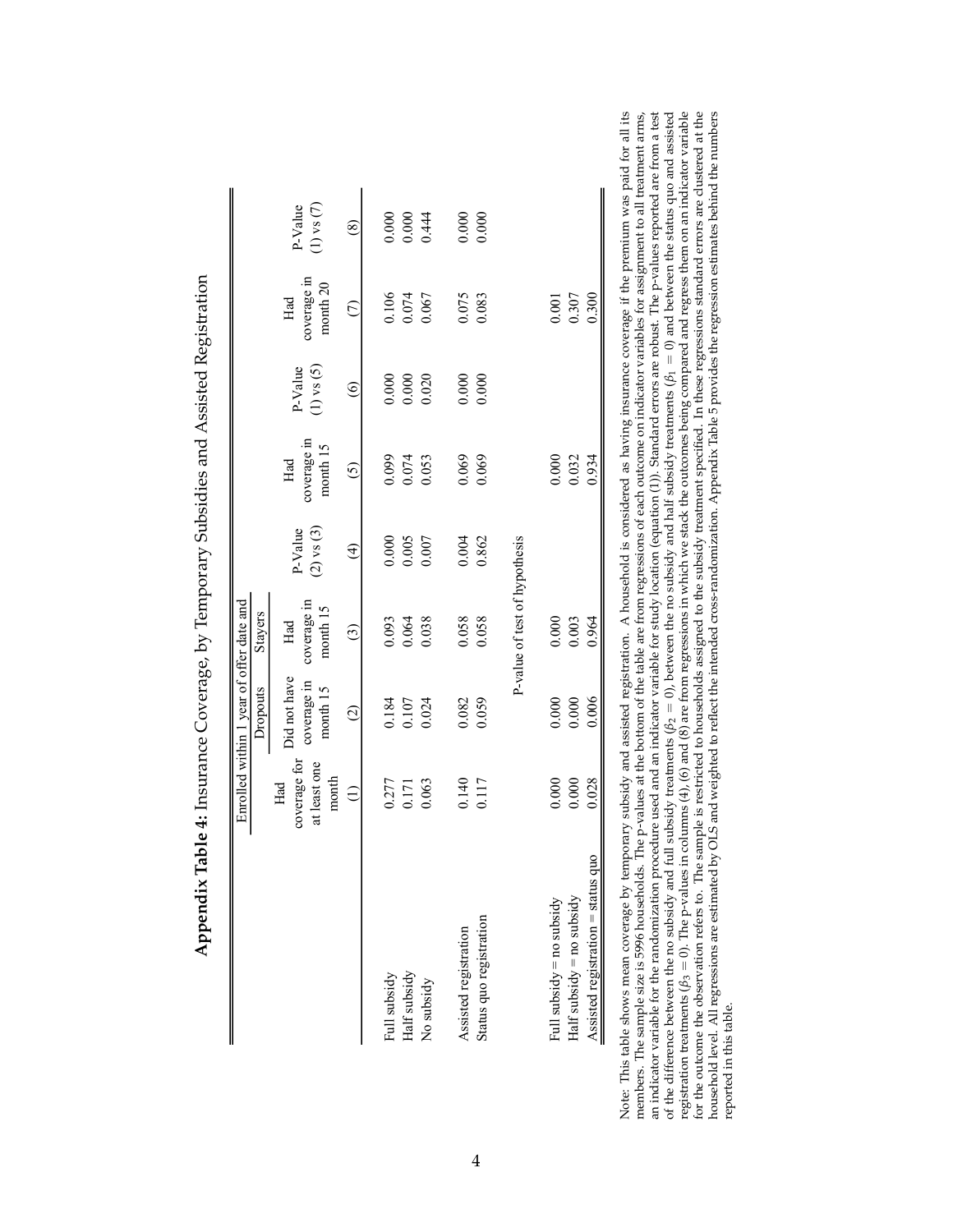|                       |                                            | Enrolled within 1 year of offer date    |                                |                                |                                |
|-----------------------|--------------------------------------------|-----------------------------------------|--------------------------------|--------------------------------|--------------------------------|
|                       |                                            | Dropouts                                | <b>Stayers</b>                 |                                |                                |
|                       | Had<br>coverage for<br>at least 1<br>month | Did not have<br>coverage in<br>month 15 | Had<br>coverage in<br>month 15 | Had<br>coverage in<br>month 15 | Had<br>coverage in<br>month 20 |
|                       | (1)                                        | (2)                                     | (3)                            | (4)                            | (5)                            |
| Full subsidy          | $0.200***$                                 | $0.142***$                              | $0.058***$                     | $0.048***$                     | $0.045***$                     |
|                       | (0.019)                                    | (0.017)                                 | (0.012)                        | (0.013)                        | (0.013)                        |
| Half subsidy          | $0.100***$                                 | $0.073***$                              | $0.027***$                     | $0.022**$                      | 0.010                          |
|                       | (0.014)                                    | (0.011)                                 | (0.009)                        | (0.010)                        | (0.010)                        |
| Assisted registration | $0.022**$                                  | $0.022***$                              | $-0.000$                       | 0.001                          | $-0.008$                       |
|                       | (0.010)                                    | (0.008)                                 | (0.007)                        | (0.007)                        | (0.008)                        |
| <b>Observations</b>   | 5996                                       | 5996                                    | 5996                           | 5996                           | 5996                           |
| No subsidy mean       | 0.063                                      | 0.024                                   | 0.038                          | 0.053                          | 0.067                          |

### **Appendix Table 5:** Insurance Coverage, by Temporary Subsidies and Assisted Registration

Note: This table shows insurance coverage by temporary subsidies and assisted registration. A household is considered as having insurance coverage if the premium was paid for all its members. We regress each outcome on indicator variables for assignment to all treatment arms, an indicator variable for the randomization procedure used and an indicator variable for study location (equation (1)). All regressions are estimated by OLS and weighted to reflect the intended cross-randomization. Robust standard errors are reported in parentheses. \*\*\* p<0.01, \*\* p<0.05, \* p<0.1.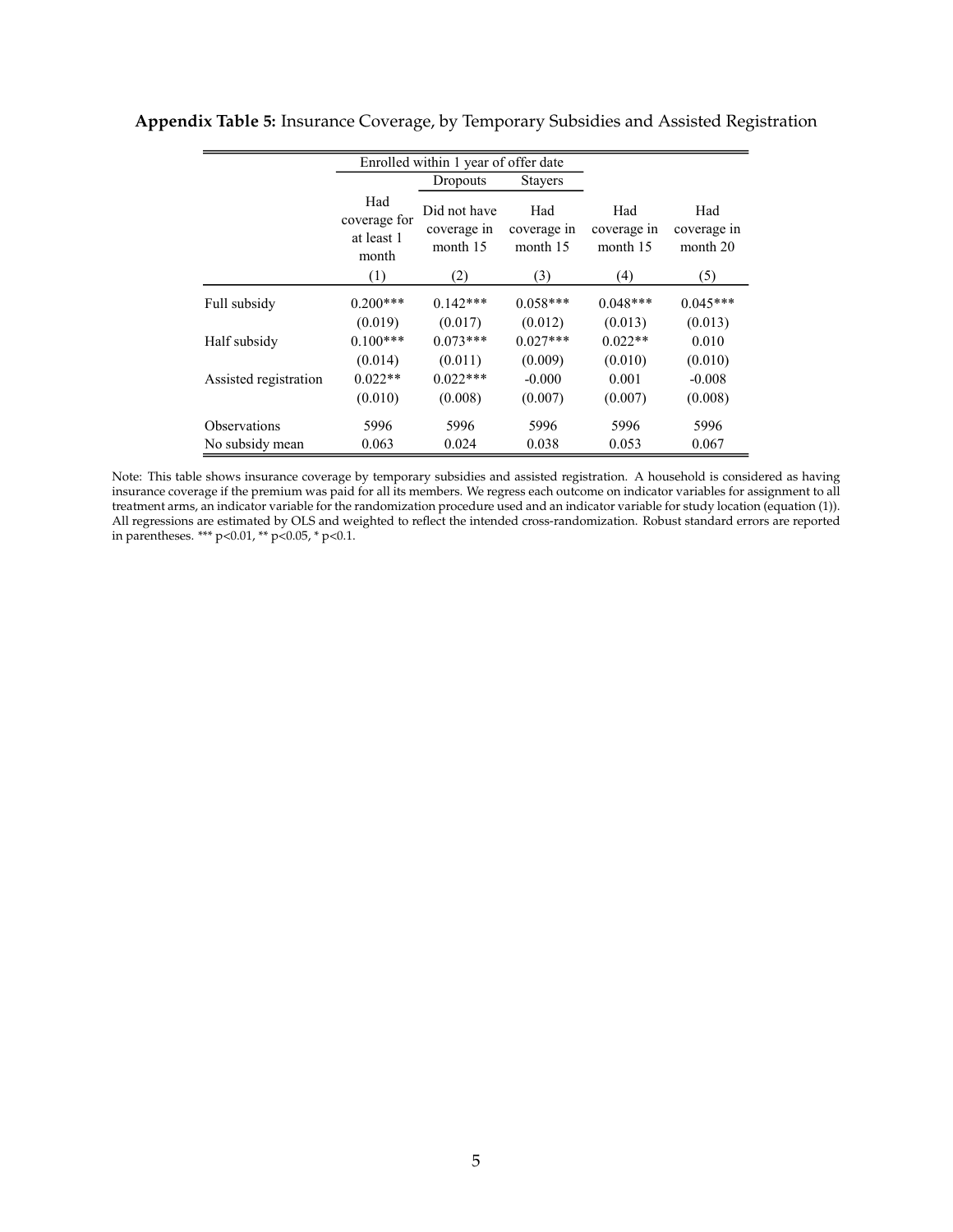**Appendix Table 6:** Relationship between Self-Reported Health and Year 1 Health-Seeking Behavior

|                      | Had a claim           |                       | Total $#$ of claims |                      |                      | Claims                 |
|----------------------|-----------------------|-----------------------|---------------------|----------------------|----------------------|------------------------|
|                      | Of any type           | Chronic               | Of any type         | Chronic              | Value of<br>claims   | Days to first<br>claim |
|                      | (1)                   | (2)                   | (3)                 | (4)                  | (5)                  | (6)                    |
| Self-reported health | $-0.091**$<br>(0.040) | $-0.090**$<br>(0.037) | $-1.042$<br>(0.696) | $-0.093*$<br>(0.054) | $-0.885*$<br>(0.503) | 22.728*<br>(12.561)    |
| R <sub>2</sub>       | 0.035                 | 0.027                 | 0.028               | 0.026                | 0.035                | 0.044                  |

Note: This table shows the coefficients from a regression of claims in months 1 to 12 since enrollment on self-reported health. Selfreported health is the average self-reported health of all household members, where the self-reported health score is a Likert score ranging from 1-4, with 4 as the highest option (better self-reported health). The sample is restricted to households who enrolled within a year from offer and had coverage for at least one month over the same time period. The sample size is 749 households. The value of claims in column (5), in thousand Rp, is winsorized at the 99% level and only refers to hospital claims. Each regression additionally controls for indicator variables for assignment to all treatment arms, an indicator variable for the randomization procedure used and an indicator variable for the study location. All regressions are estimated by OLS and weighted to reflect the intended crossrandomization. Robust standard errors are reported in parentheses. \*\*\* p<0.01, \*\* p<0.05, \* p<0.1.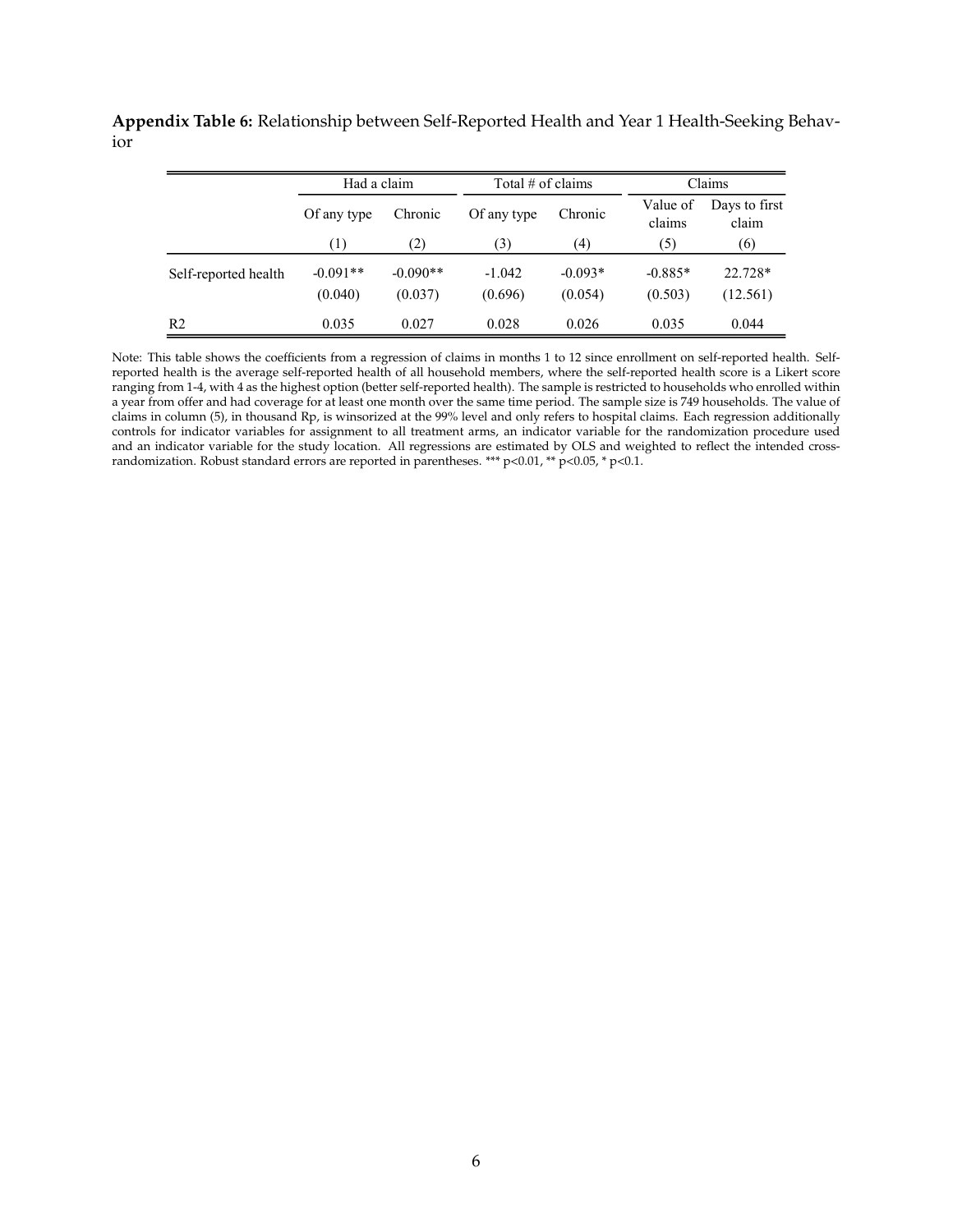|                       | Self-                                                       | Had a claim                                                   |                                               |                                                               | $\lceil$ otal # of claims                                                  |                                               | Claims                                           |
|-----------------------|-------------------------------------------------------------|---------------------------------------------------------------|-----------------------------------------------|---------------------------------------------------------------|----------------------------------------------------------------------------|-----------------------------------------------|--------------------------------------------------|
|                       | reported<br>health                                          | Of any<br>type                                                | hronic                                        | $\Im$ f any<br>type                                           | <b>hronic</b>                                                              | /alue of<br>claims                            | irst claim<br>Days to                            |
|                       |                                                             | $\bigcirc$                                                    |                                               | $\widehat{f}$                                                 |                                                                            | $\circledcirc$                                |                                                  |
| Full subsidy          |                                                             |                                                               | $0.089*$                                      |                                                               |                                                                            | $-0.707*$                                     | 17.199***                                        |
|                       |                                                             |                                                               |                                               |                                                               |                                                                            |                                               |                                                  |
| Half subsidy          |                                                             |                                                               |                                               |                                                               |                                                                            |                                               |                                                  |
|                       | $0.139**$<br>$(0.057)$<br>$146**$<br>$(0.060)$<br>$(0.060)$ | $^{*}$<br>(0.058)<br>(0.058)<br>(0.059)<br>(0.044)<br>(0.044) | $(0.051)$<br>$-0.024$<br>$(0.051)$<br>$0.009$ | $-2.117**$<br>$(0.940)$<br>$-0.986$<br>$(1.082)$<br>$(1.082)$ |                                                                            | $(0.423)$<br>$0.237$<br>$(0.484)$<br>$-0.173$ | $(17.187)$<br>29.000<br>$(17.964)$<br>$(17.964)$ |
| Assisted registration |                                                             |                                                               |                                               |                                                               |                                                                            |                                               |                                                  |
|                       | (0.044)                                                     |                                                               | 0.033)                                        | (0.636)                                                       | $0.146**$<br>$(0.069)$<br>$(0.030)$<br>$(0.071)$<br>$(0.010)$<br>$(0.044)$ | (0.309)                                       | (13.019)                                         |
| No subsidy mean       | 3.099                                                       | 0.622                                                         | 0.272                                         | 6.167                                                         | 0.339                                                                      | 1.637                                         | 176.272                                          |

Appendix Table 7: Self-Reported Health and Claims in 12 Months since Enrollment, by Temporary Subsidies and Assisted Registration **Appendix Table 7:** Self-Reported Health and Claims in 12 Months since Enrollment, by Temporary Subsidies and Assisted Registration

Note: This table shows self-reported health and claims submitted in months 1 to 12 since enrollment by temporary subsidies and assisted registration. The sample is restricted to households who enrolled within a year from o The value of claims in column (6), in thousand Rp, is winsorized at the 99% level and only refers to hospital claims. We regress each outcome on indicator variables for assignment to all treatment arms, an indicator varia Note: This table shows self-reported health and claims submitted in months 1 to 12 since enrollment by temporary subsidies and assisted registration. The sample is restricted to households who enrolled within a year from o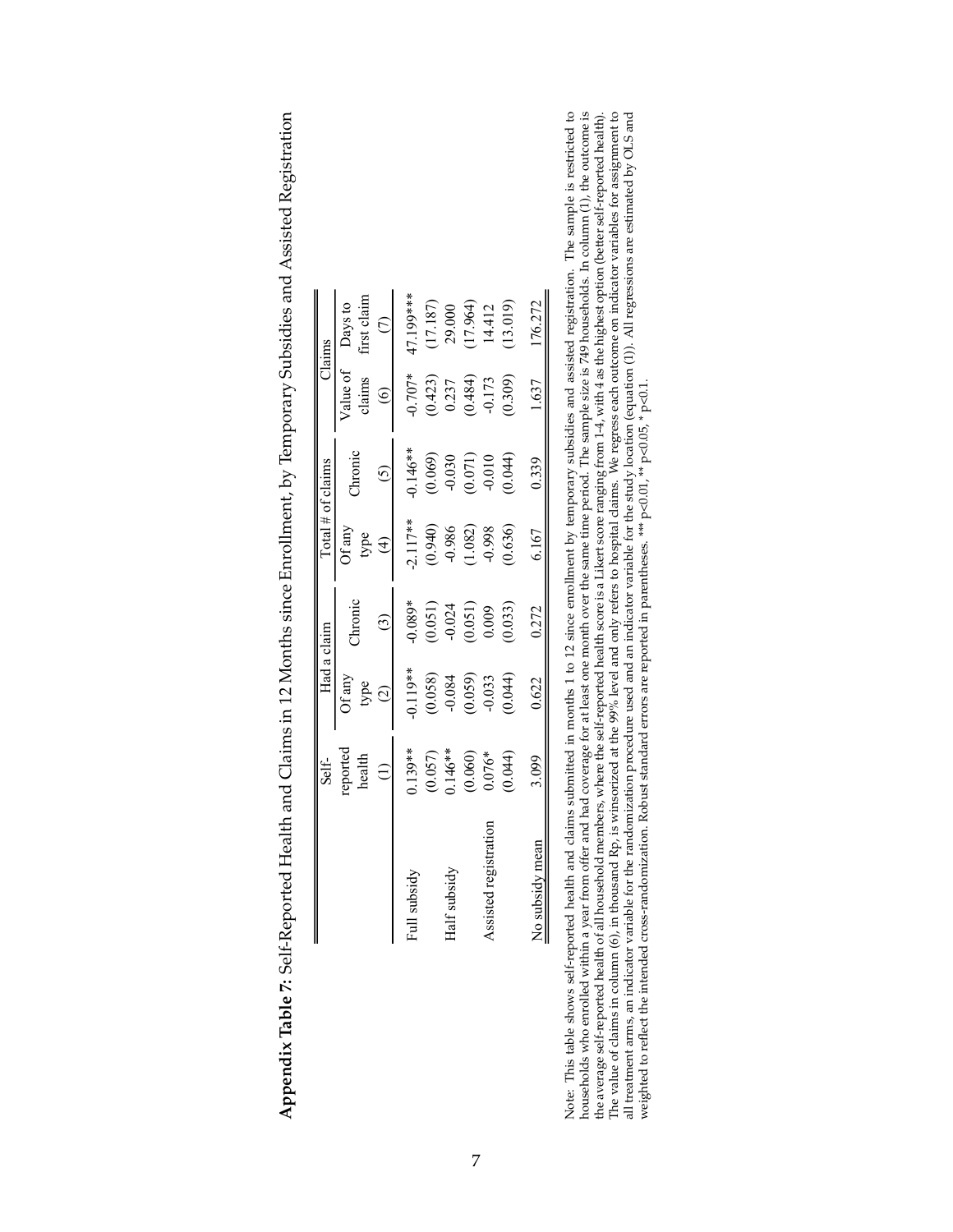|                                                      | Self-              |                | Had a claim                      | Total # of claims                                        |         |                    | Claims                 |
|------------------------------------------------------|--------------------|----------------|----------------------------------|----------------------------------------------------------|---------|--------------------|------------------------|
|                                                      | reported<br>health | Of any<br>type | Chronic                          | Of any<br>type                                           | Chronic | Value of<br>claims | Days to<br>first claim |
|                                                      | (1)                | (2)            | (3)                              | (4)                                                      | (5)     | (6)                | (7)                    |
|                                                      |                    |                | Panel A: Assisted registration   |                                                          |         |                    |                        |
| Dropouts                                             | 3.234              | 0.405          | 0.148                            | 2.640                                                    | 0.169   | 1.420              | 241.709                |
|                                                      | [0.504]            | [0.492]        | [0.356]                          | [5.101]                                                  | [0.427] | [3.848]            | [145.883]              |
| <b>Stayers</b>                                       | 3.192              | 0.697          | 0.338                            | 6.555                                                    | 0.388   | 1.289              | 176.489                |
|                                                      | [0.551]            | [0.461]        | [0.474]                          | [9.367]                                                  | [0.590] | [3.426]            | [141.807]              |
|                                                      |                    |                | P-value of test of hypothesis    |                                                          |         |                    |                        |
| $Dropouts = stays$                                   | 0.501              | 0.000          | 0.000                            | 0.000                                                    | 0.000   | 0.770              | 0.000                  |
|                                                      |                    |                | Panel B: Status quo registration |                                                          |         |                    |                        |
| Dropouts                                             | 3.173              | 0.485          | 0.183                            | 3.067                                                    | 0.221   | 0.933              | 227.281                |
|                                                      | [0.467]            | [0.501]        | [0.388]                          | [5.454]                                                  | [0.498] | [2.637]            | [144.662]              |
| <b>Stayers</b>                                       | 3.125              | 0.627          | 0.245                            | 7.329                                                    | 0.313   | 2.118              | 173.825                |
|                                                      | [0.542]            | [0.485]        | [0.432]                          | [12.987]                                                 | [0.657] | [4.719]            | [152.528]              |
|                                                      |                    |                | P-value of test of hypothesis    |                                                          |         |                    |                        |
| $Dropouts = stays$                                   | 0.424              | 0.020          | 0.199                            | 0.000                                                    | 0.176   | 0.005              | 0.003                  |
|                                                      |                    |                |                                  | Panel C: Stayers in assisted and status quo registration |         |                    |                        |
|                                                      |                    |                | P-value of test of hypothesis    |                                                          |         |                    |                        |
| Assisted registration $=$<br>status quo registration | 0.293              | 0.234          | 0.082                            | 0.507                                                    | 0.271   | 0.063              | 0.881                  |

**Appendix Table 8:** Year 1 Claims by Retention in Year 2, by Assisted Registration Treatment

Note: This table shows mean self-reported health and claims in the first year since enrollment, separately by registration treatment and by whether households kept or dropped coverage at month 15 since offer. Means are weighted to reflect the intended crossrandomization. Standard deviations are in brackets. The sample is restricted to households who enrolled within a year since offer and paid for at least one month over the same time period. The sample size is 749 households. In column (1), the outcome is the average self-reported health of all household members, where the self-reported health score is a Likert score ranging from 1-4, with 4 as the highest option (better self-reported health). The value of claims in column (6), in thousand Rp, is winsorized at the 99% level and only refers to hospital claims. The p-values in panels A and B are from a specification where the outcome is regressed on an indicator variable for whether the household has coverage in month 15 and the sample is restricted to households assigned to the subsidy treatment specified. The p-values in panel C are from a specification where the outcome is regressed on an indicator variable for assisted registration treatment assignment and the sample is restricted to households with coverage in month 15. All regressions are estimated by OLS and weighted to reflect the intended cross-randomization. Standard errors are robust. The coverage rates of these two groups are shown in Appendix Table 4.